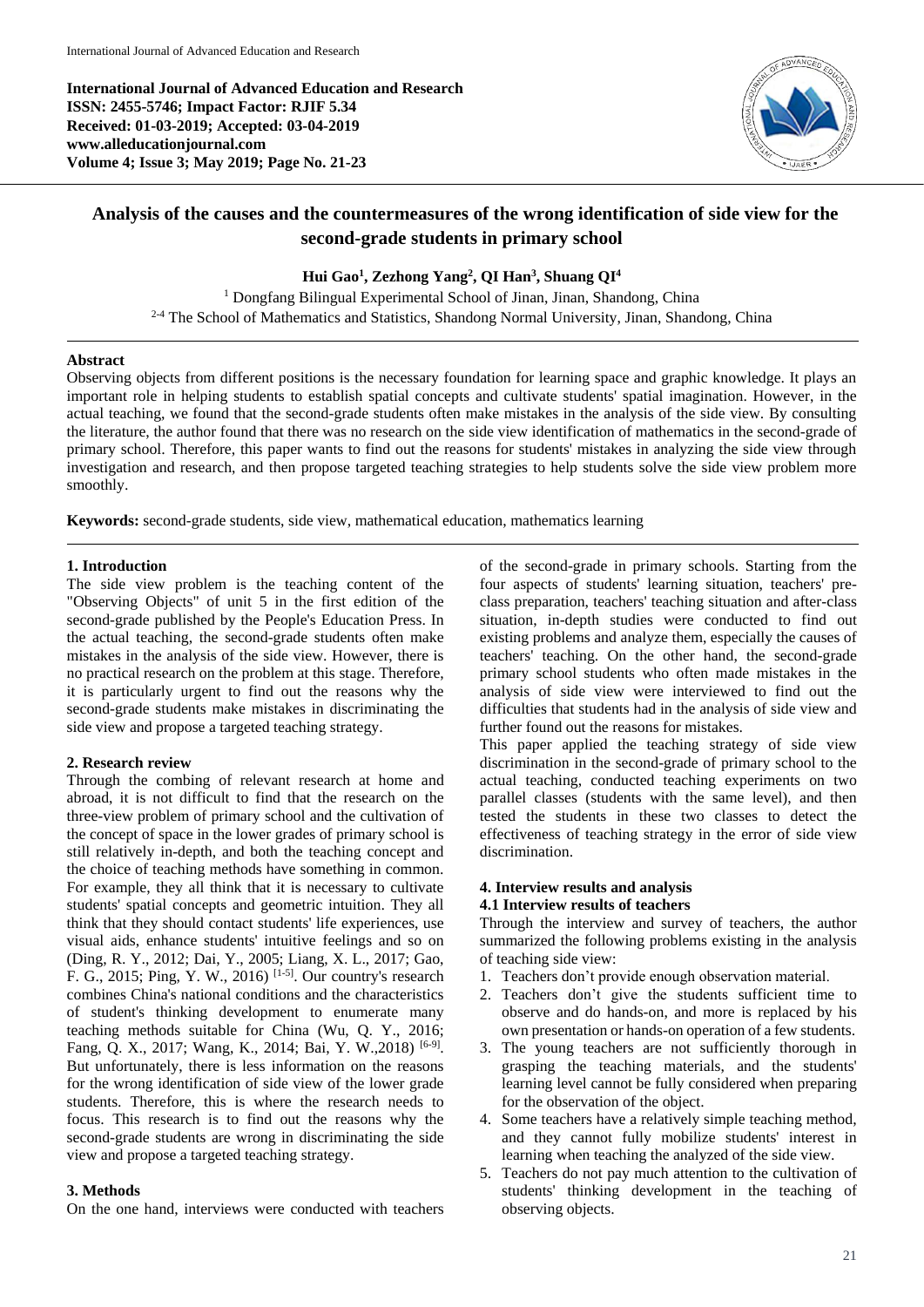- 6. Many teachers do not pay attention to "heuristic teaching". Most of the teachings are mainly taught by teachers. They do not give full play to the subjective status of students, so that students can't actively discover and learn ways to distinguish side views.
- 7. The learning form of the part of observing objects is relatively simple and cannot fully mobilize students' interest and enthusiasm for learning.
- 8. Teachers do not pay enough attention to the cultivation of students' test habits.
- 9. There are some deviation between the teacher's understanding of the students and the actual mastery of the students.
- 10. Some teachers have a single evaluation of students' answers to questions and the evaluation is not targeted.
- 11. Although teachers consciously begin to cultivate students' examination habits, they do not really pay attention to and implement them.
- 12. After-school targeted exercises to analyze side-view problems are not enough.

#### **4.2. Interview results of students**

The survey also reflected the mistakes made by the secondgrade elementary school students in the analysis of the sideview problem, and the problems in the second-grade students in the analysis of the side view are as follows.

- 1. Students do not have a quick and correct way to observe the side of the object. When encountering problems, they often observe the most difficult side.
- 2. The students' thinking is not clear, and they do not understand the requirements and methods of observing objects.
- 3. Students have poor spatial imagination and poor handson ability.
- 4. Their first-grade related basic knowledge is not strong and comprehensive, can't form a knowledge network in the mind and flexible extraction and application.
- 5. Students don't develop good reading habits, and they can't read the topic requirements and keywords carefully when doing the questions.
- 6. Students don't develop good examination habits, and most students don't know the correct method of examination.

#### **5. Teaching guidance strategies**

According to the interview method, the author draws the reason why the second-grade elementary school students analyze the side view error. Combined with the current mathematics teaching practice in primary schools, the author puts forward the following suggestions to the teachers.

# **5.1 Teachers should provide students with sufficient observation materials**

Teachers should carefully prepare enough observation materials so that each student can observe the side view. The observation materials should be from the familiar objects of the students, the size should be appropriate. Teachers must make obvious marks on the left and right sides, so that students can accumulate experience in observing objects.

#### **5.2 Teachers should give students enough time for each student to fully observe the object**

Teachers should arrange hierarchical observation activities according to the cognitive rules of students, and give students enough time in the classroom to encourage each student to observe objects in multiple directions, let them compare, imagine and think in observation, and gradually accumulate the experience of observing objects.

#### **5.3 Teachers should study students and understand the knowledge of second-grade primary school students**

For the teaching of observing objects, teachers must first pay attention to it and do adequate preparations. Teachers can learn about students' learning and behaviors by talking to students and observing students. This will not only confirm the students' advantages in a timely manner, but also timely understand the students' shortcomings and deficiencies, thus helping students find reasons and improve learning effectiveness.

#### **5.4 Teachers must use a variety of methods to help students create graphical representations when observing objects**

In the teaching of "observing objects", teachers should pay attention to and use a variety of methods to help students create graphical representations. For example, students can experience the process of extracting from intuitive experience to indirect experience inavariety of activities and imaginations through various forms such as "thinking," "speaking," and "painting", then get clear and complete graphic representation.

#### **5.5 Teachers should focus on correct guidance and summary the method of side view analysis timely**

In the teaching process of side-view, the teacher should continuously guide the students to summarize the methods, so that the students can clearly use the exclusion methods when observing the side of the objects, knowing to go to the simple side first, and the rest is not easy to judge or using the principle of "face-to-face observation is the opposite" to judge.

### **5.6 Teachers should help students to accumulate experience in observing object activities while developing their spatial concepts**

When teaching the side view, the teacher should let students become the master of learning, and use multiple levels of activities to let the students observe. The teacher only needs to guide students from different angles to observe and let them gradually accumulate observational experience and recognize the relationship between the whole and the part at different levels of activities.

**5.7 Let students take the lead in the study of the side view** In the teaching process, the teacher should guide students to observe, manipulate and imagine, and let them continuously establish the connection between the three-dimensional graphics and the graphic graphics in the conflicts between the cognitive illusion and the real graphics, so that students constantly participate in the process of generating conclusions and make full play of their subject status.

### **5.8 Teachers should improve evaluation, capture timing, and mobilize students to analyze the enthusiasm of side view in the best evaluation**

First of all, class evaluation should be timely and specific. Secondly, class evaluation should pay attention to students at different levels. Thirdly, class evaluation subjects should be diverse. In the best evaluation, students' enthusiasm for the class is fully mobilized, so that they can better participate in the class.